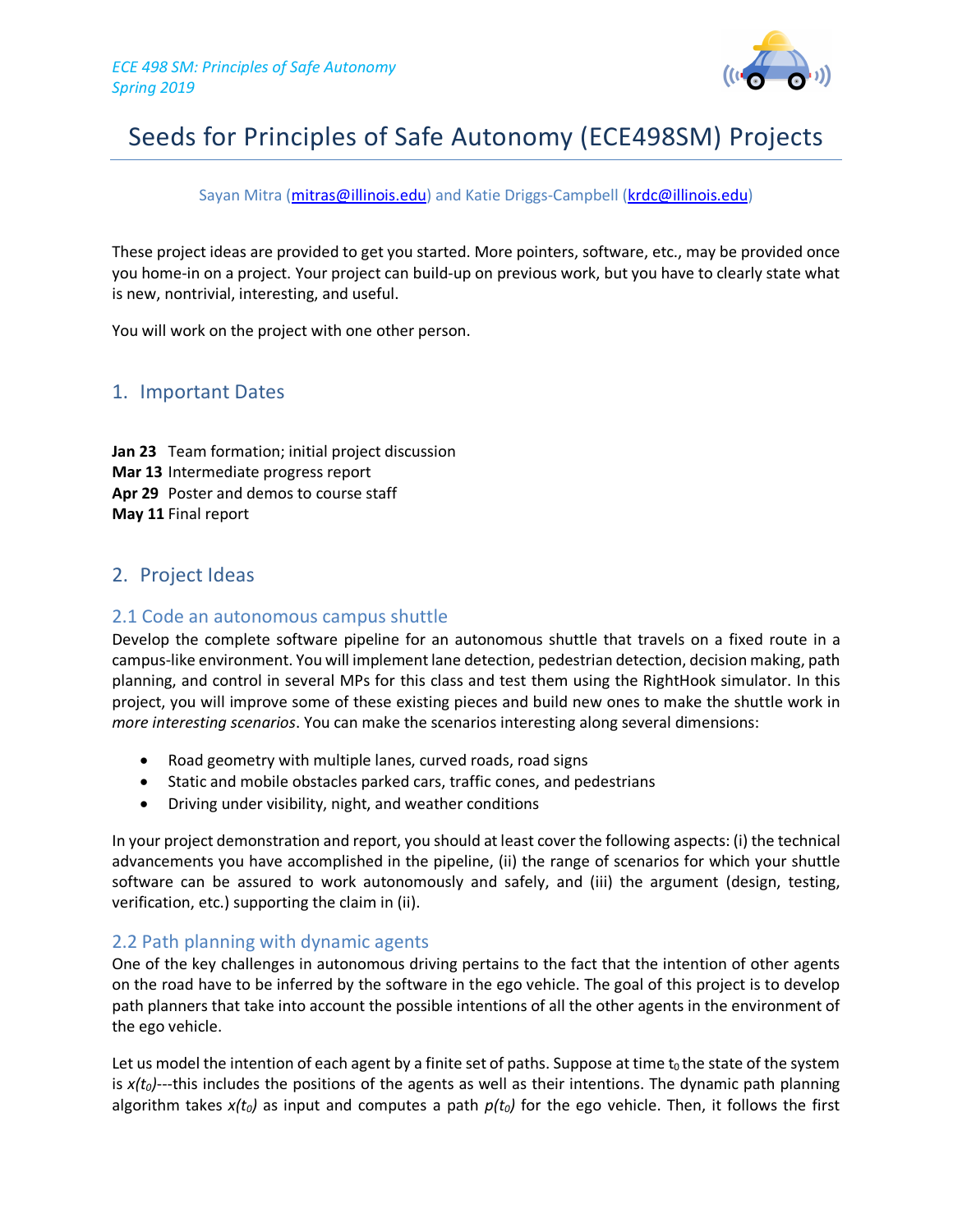#### *ECE 498 SM: Principles of Safe Autonomy Spring 2019*



segment of  $p(t_0)$  over time  $\delta$  and repeats the operation with the new state  $x(t_0 + \delta)$ . Note that the intentions of the agents in  $x(t_0 + \delta)$  will have to be updated according to the newly observed states.

You may take some inspiration from this paper: *Intention-Aware Online POMDP Planning for Autonomous Driving in a Crowd* by H. Bai et al. You may also consider taking this one step further and you develop a methodology for better predicting an agent's intent? How does this effect your planning algorithm?

For this project you can use Righthook, other simpler traffic simulators (e.g. Sumo), or build your own simulator. In your project demonstration and report, you should at least cover the following aspects: (i) pseudocode for the algorithm you have implemented, (ii) experimental results exploring how common knowledge about intentions can make driving more efficient, and (iii) correctness argument or proof.

## 2.3 Controller verification

Verifying that the low-level controller software works correctly in a variety of scenarios is a challenging problem. Tools like C2E2 and DryVR can be used to address this problem and you will learn about them in the second half of the course. This project will be about exploring new applications of these tools in testing autonomous vehicles (AV).

http://dryvr.readthedocs.io/en/latest/publications.html http://publish.illinois.edu/c2e2-tool/

Possible directions: (a) improve usability by building AV-specific interfaces for C2E2 or DryVR, (b) building a DryVR-RightHook bridge, (c) explore parallelization of verification algorithms.

## 2.4 Lane Detection in Real World

In an MP, you will implement simple lane detection in a simulation environment. However, the real world is more complicated. We will offer you several video clips filmed from an actual car and the goal of this project will be for you to develop a lane detection module that works well on these and other real-world videos.

Aspects you need to consider: (i) under different weather and light conditions the color of the lane markers will be different, (ii) lines could be erodedd, faded, or even non-existent sometimes, (iii) the camera might vibrate. Your code should give stable output disregarding those difficulties.

Here are some tips to improve robustness: (i) Try to remember previous results. When current frame is not recognizable, just use the most recent results for a period of time. (ii) Try deep learning techniques. Strictly speaking, lane detection is a segmentation problem. You can find many interesting papers in this area such as https://arxiv.org/pdf/1802.05591.pdf. You can implement one of them, make sure it works on our dataset.

# 2.5 Reinforcement Learning in Righthook

Reinforcement Learning (RL) is a popular method for learning decision making policies in robotics. In one MP, you'll learn about RL and apply it to decision making tasks in a simple simulator. The goal of this project will be to take what you've learned in the RL MP and implement this in Righthook. Once you've defined the scenario, you'll have can explore: (i) different reward functions to achieve good performance, (ii) policy representations and architectures; (iii) algorithmic approaches to guarantee safety, and/or (iv) limitations of the RL methodology and how to interface with other planning and control algorithms.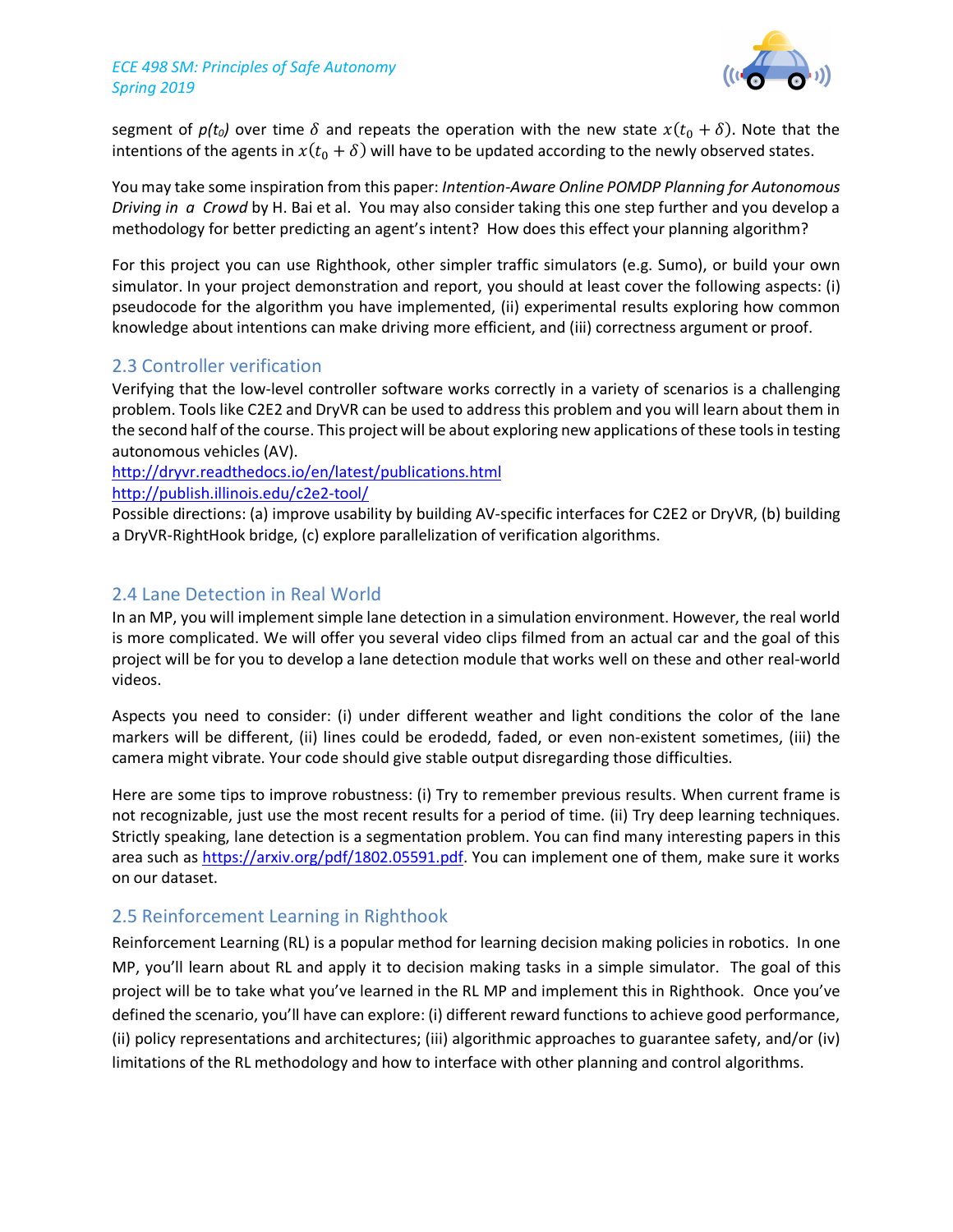#### *ECE 498 SM: Principles of Safe Autonomy Spring 2019*



You'll need to carefully consider the level of abstraction are you considering (e.g., will the input features be image data or processed semantic information? Will you be giving continuous control inputs or highlevel commands?), which will guide many of the design decisions you make (e.g., can the problem be solved with Q-Learning? Will you use a deep learning policy representation?). How general of an approach can you design using RL? How does it compare to traditional planning and control approaches? In what sorts of scenarios does this method perform best and where does it suffer?

## 2.6 Platooning and Multi-Agent Systems

One of the earliest motivations for autonomous vehicles is in the trucking industry. To optimize efficiency for long distance travel, trucks often platoon, an extension of car following where high coordination is required as the following distance is minimized to improve energy efficiency.

This project would require you to design a multi-vehicle platoon, simulate the system in Righthook or another simulator, and then examine the safety aspects of such a cooperative system. What are the safe ranges of operation that you can achieve? What happens when the sensors / communication fails? What are the trade-offs between safety and efficiency?

You further extend the methods for single vehicle planning and control to multi-agent settings. A fun example would be to configure different multi-agent formations that are executed while achieving another goal (e.g., reaching the end of a track by time T, while executing a weaving pattern). Again, rigorous analysis must be completed conveying the real-world justification and impact of this work.

## 2.7 Mobility as a Service

Once fully autonomous vehicles are ready for the public domain, mobility as a service will be possible. When adding a layer of complexity, is it possible to increase risk? Here are some applications to consider:

- The taxi driver problem: if any autonomous system is trying to get a passenger from point A to point B the most efficient way possible, how should the autonomous system balance efficiency (trying to get to the destination quickly) and safety (driving conservatively)?
	- o Check out the Taxi Driver games for motivation.
- Most of the projects we've considered have only considered an ego-centric view of the problem and will not closely look at route planning or fleet planning (like Uber/Lyft). What the assumptions that need to be made about low-level behaviors to make such a system work? Are there security risks in having a centralized controller?
- Are there any unique problems for autonomy that may be used by underserved populations?

For projects following these ideas, a fleshed out analysis must be performed about how the system is to be developed, a working prototype, examples of failure, and measures we can take to improve the system.

## 2.8 Emergency Scenarios and Switched Systems

No single policy or approach can solve every problem an autonomous vehicle may encounter, especially when considering potentially dangerous situations: The same approach for regular driving may not be